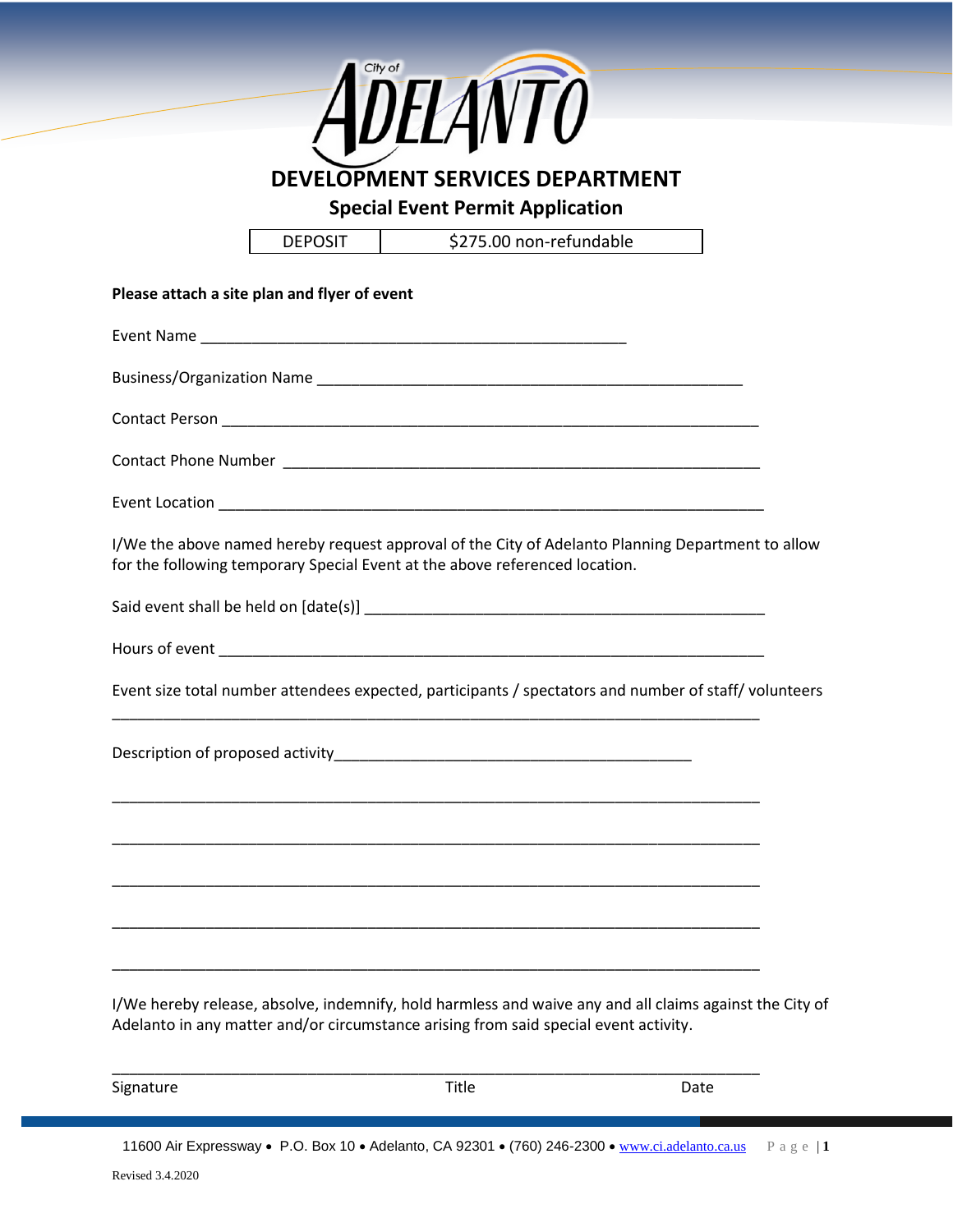## **APPLICATION FOR SPECIAL EVENT PERMIT**

## **\*\*\*\*\*\*\*\*\*\*\*\*\*\*\*\*\*\*\*\*\*\*\*\*\*\*PROPERTY OWNER'S CONSENT\*\*\*\*\*\*\*\*\*\*\*\*\*\*\*\*\*\*\*\*\*\*\*\*\*\***

I/We the owner(s) of the above property hereby grant permission for the above listed applicant(s) to conduct said special event activity as requested.

| Name (Print)                           | Signature                                                     | Phone | Date              |  |
|----------------------------------------|---------------------------------------------------------------|-------|-------------------|--|
|                                        | *****************************DEPARTMENTAL USE ONLY*********** |       | ***************** |  |
|                                        | Approved subject to restrictions (see attached)               |       | Disapproved       |  |
| Approved/Denied by                     |                                                               |       | Date              |  |
| <b>Transmitted to Code Enforcement</b> |                                                               |       |                   |  |
| <b>Transmitted to Business License</b> |                                                               |       |                   |  |

11600 Air Expressway • P.O. Box 10 • Adelanto, CA 92301 • (760) 246-2300 • [www.ci.adelanto.ca.us](http://www.ci.adelanto.ca.us/) P a g e | **2**